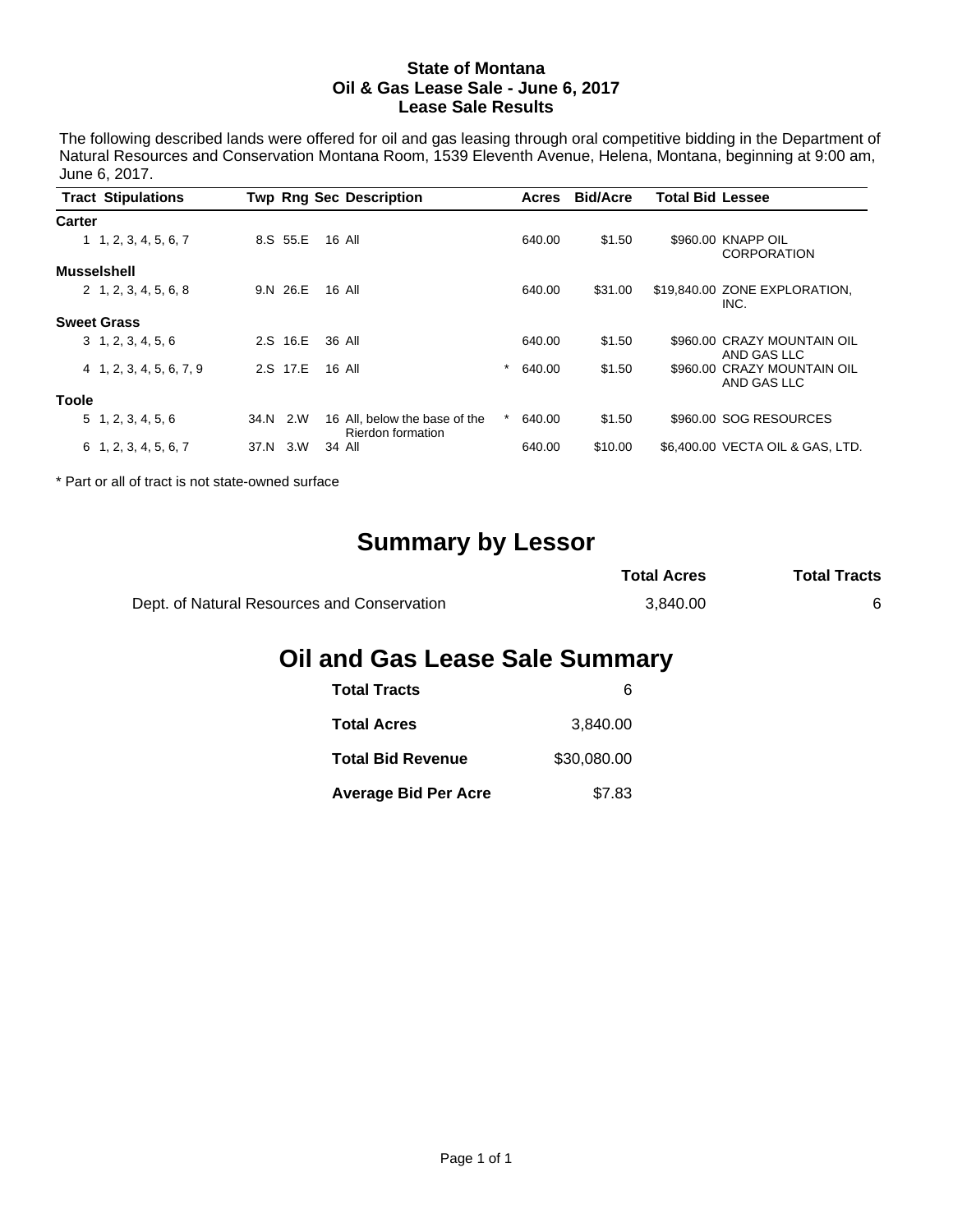#### **State of Montana Oil & Gas Lease Sale - June 6, 2017 Stipulations**

- 1 Lessee shall notify and obtain approval from the Department's Trust Land Management Division (TLMD) prior to constructing well pads, roads, power lines, and related facilities that may require surface disturbance on the tract. Lessee shall comply with any mitigation measures stipulated in TLMD's approval.
- 2 Prior to the drilling of any well on or into the lease premises, lessee shall send one copy of the well prognosis, including Form 22 "Application for Permit" to the Department's Trust Land Management Division (TLMD). After a well is drilled and completed, lessee shall send one copy of all logs run, Form 4A "Completion Report", and geologic report to TLMD. A copy of Form 2 "Sundry Notice and Report of Wells" or other appropriate Board of Oil and Gas Conservation form shall be sent to TLMD whenever any subsequent change in well status or operator is intended or has occurred. Lessee shall also notify and obtain approval from the TLMD prior to plugging a well on the lease premises.

Issuance of this lease in no way commits the Land Board to approval of coal bed methane production on this lease. Any coal bed methane extraction wells would require subsequent review and approval by the board.

- 3 The TLMD will complete an initial review for cultural resources and, where applicable, paleontological resources of the area intended for disturbance and may require a resources inventory. Based on the results of the inventory, the TLMD may restrict surface activity for the purpose of protecting significant resources located on the lease premises.
- 4 The lessee shall be responsible for controlling any noxious weeds introduced by lessee's activity on State-owned land and shall prevent or eradicate the spread of those noxious weeds onto land adjoining the lease premises. The lessee's methods of control shall be reviewed and approved by the Department's Unit Office that has jurisdiction for that locale.
- 5 The definitions of "oil" and "gas" provided in 82-1-111, MCA, do not apply to this lease for royalty calculation purposes.
- 6 If the State does not own the surface, the lessee must contact the owner of the surface in writing at least 30 days prior to any surface activity. A copy of the correspondence shall be sent to TLMD.
- 7 Due to unstable soil conditions on this tract and/or topography that is rough and/or steep, surface use may be restricted or denied. Seismic activity may be restricted to poltershots.
- 8 This lease is located within designated sage grouse core habitat. Proposed activities are subject to, and shall comply with, all provisions, stipulations and mitigation requirements of the Montana Sage Grouse Habitat Conservation Strategy, as implemented by Governor's Executive Orders 10-2014, 12-2015, and amendments thereto. Contact the TLMD prior to preparing a project proposal.
- 9 Unless otherwise approved by the Department in writing, wells and related surface infrastructure, including new road construction, are prohibited within 1/2 mile of the centerline of a navigable river, lake or reservoir, and within 1/4 mile of direct perennial tributary streams of navigable waterways, on or adjacent to the tract. No surface occupancy is allowed within the bed of a river, stream, lake or reservoir, islands and accretions or abandoned channels.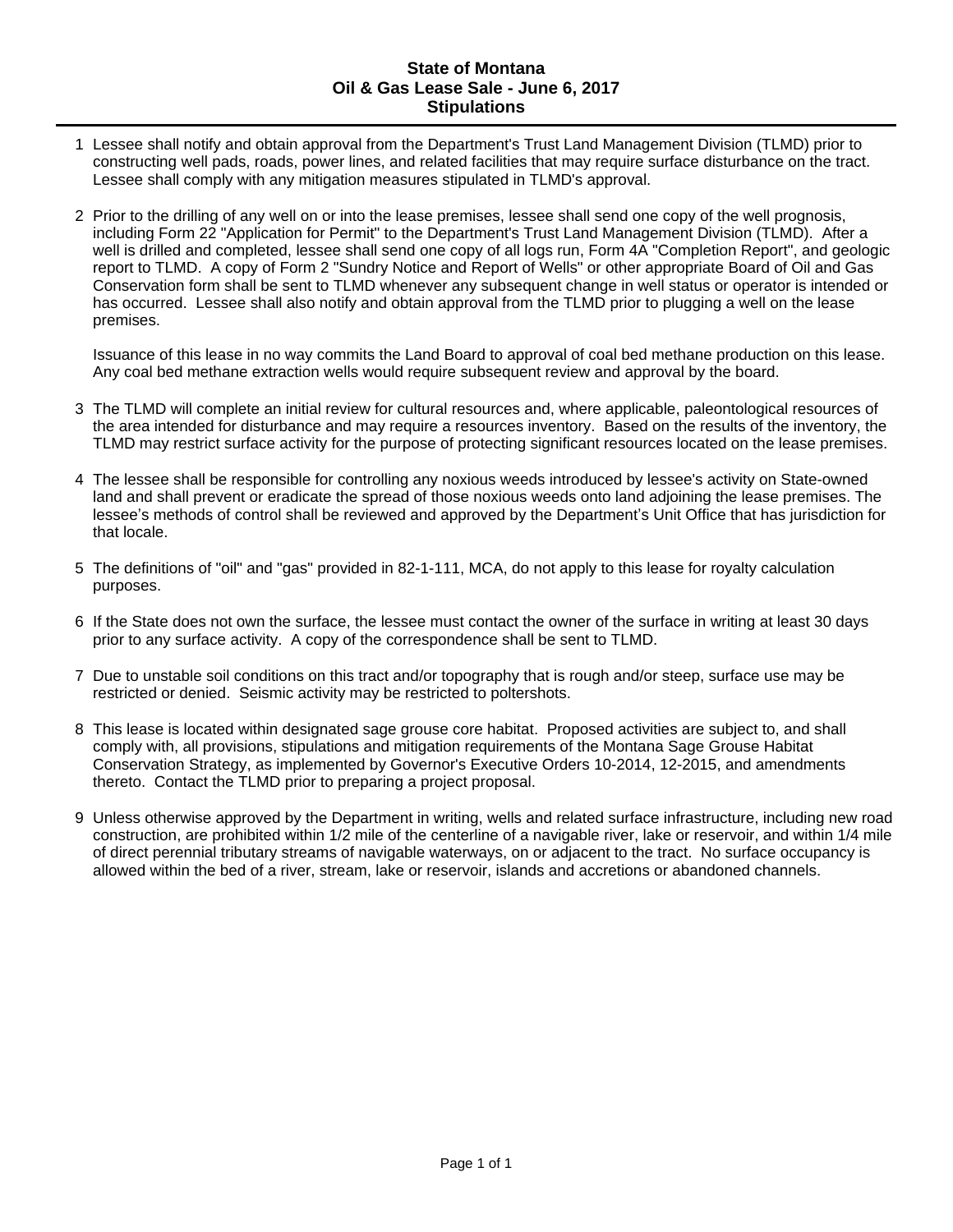### **State of Montana Oil & Gas Lease Sale - June 6, 2017 Applicant List**

|                    |                   |            | <b>Tract Twp Rng Sec Description</b>            | <b>Acres Applicant</b>                |
|--------------------|-------------------|------------|-------------------------------------------------|---------------------------------------|
| Carter             |                   |            |                                                 |                                       |
|                    | 1 8.S 55.E 16 All |            |                                                 | 640.00 KNAPP OIL CORPORATION          |
| Musselshell        |                   |            |                                                 |                                       |
|                    | 2 9.N 26.E 16 All |            |                                                 | 640.00 CARLSON, GREG                  |
| <b>Sweet Grass</b> |                   |            |                                                 |                                       |
|                    | 3 2.S 16.E 36 All |            |                                                 | 640.00 CRAZY MOUNTAIN OIL AND GAS LLC |
|                    | 4 2.S 17.F 16 All |            |                                                 | 640.00 CRAZY MOUNTAIN OIL AND GAS LLC |
| Toole              |                   |            |                                                 |                                       |
|                    | 5 34.N 2.W        |            | 16 All, below the base of the Rierdon formation | 640.00 SOG RESOURCES                  |
|                    | 6 37.N            | 3.W 34 All |                                                 | 640.00 VECTA OIL & GAS, LTD.          |